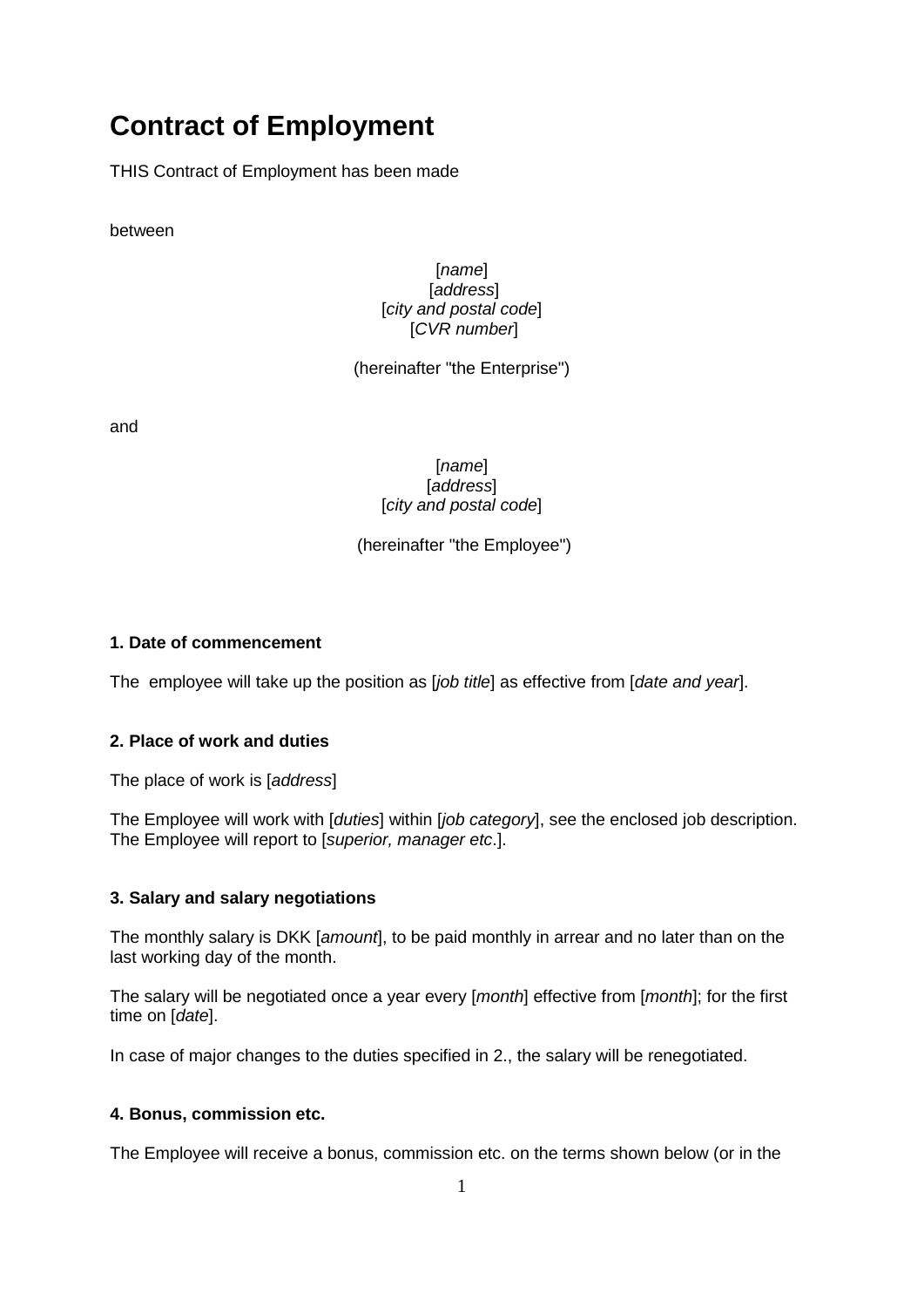appendices to this Contract of Employment).

If the Employee resigns during the vesting period, the Employee is entitled to a proportional share of the bonus, commission etc. to which the Employee would have been entitled had he or she been employed by the Enterprise at the end of the vesting period, see section 17a of the Salaried Employees Act.

Bonus payments will be included in the calculation of the Employee's pension.

Bonus, commission etc. will be included in the calculation of holiday pay and the annual holiday allowance under section 23 of the Holiday Act.

In addition to the salary specified in 3., the Employee will receive an allowance during his or her holiday. The bonus payment will be calculated as [*percentage rate*] % of any bonus payments earned during the previous calendar year and payable proportionally relative to number of holidays.

The bonus payment will be included in the calculation of holiday pay if the Employee resigns. The holiday pay will be calculated as the average of bonus payments earned in the previous calendar year.

#### **5. Pension**

The total pension contribution is [*per cent*] % of the salary specified in 3. and 4. The Employee will pay [*per cent*] %, the Enterprise [*per cent*] %.

Pension contributions will be paid by the Enterprise into [*pension fund*].

#### **6. Working hours**

Weekly hours of work will be 37 inclusive of a daily 30-minute lunch break.

The Employee will organise his or her own hours of work within the normal working hours of work, Monday to Friday between [*hours*].

Travel time for meetings, courses and other job-related duties are included in the calculation of working hours.

The employee is allowed to hold an other salaried or unsalaried position, if the position is not in conflict with his or her position with the Enterprise. The salary from this position is passed to the employee.

#### **7. Overtime**

Work beyond 37 hours a week will be considered overtime.

Overtime will be calculated at the end of the month, and paid at the Employee's option, either by lieu days or overtime payment, as follows:

• lieu day(s) corresponding to the scope of overtime with an allowance of 50%

or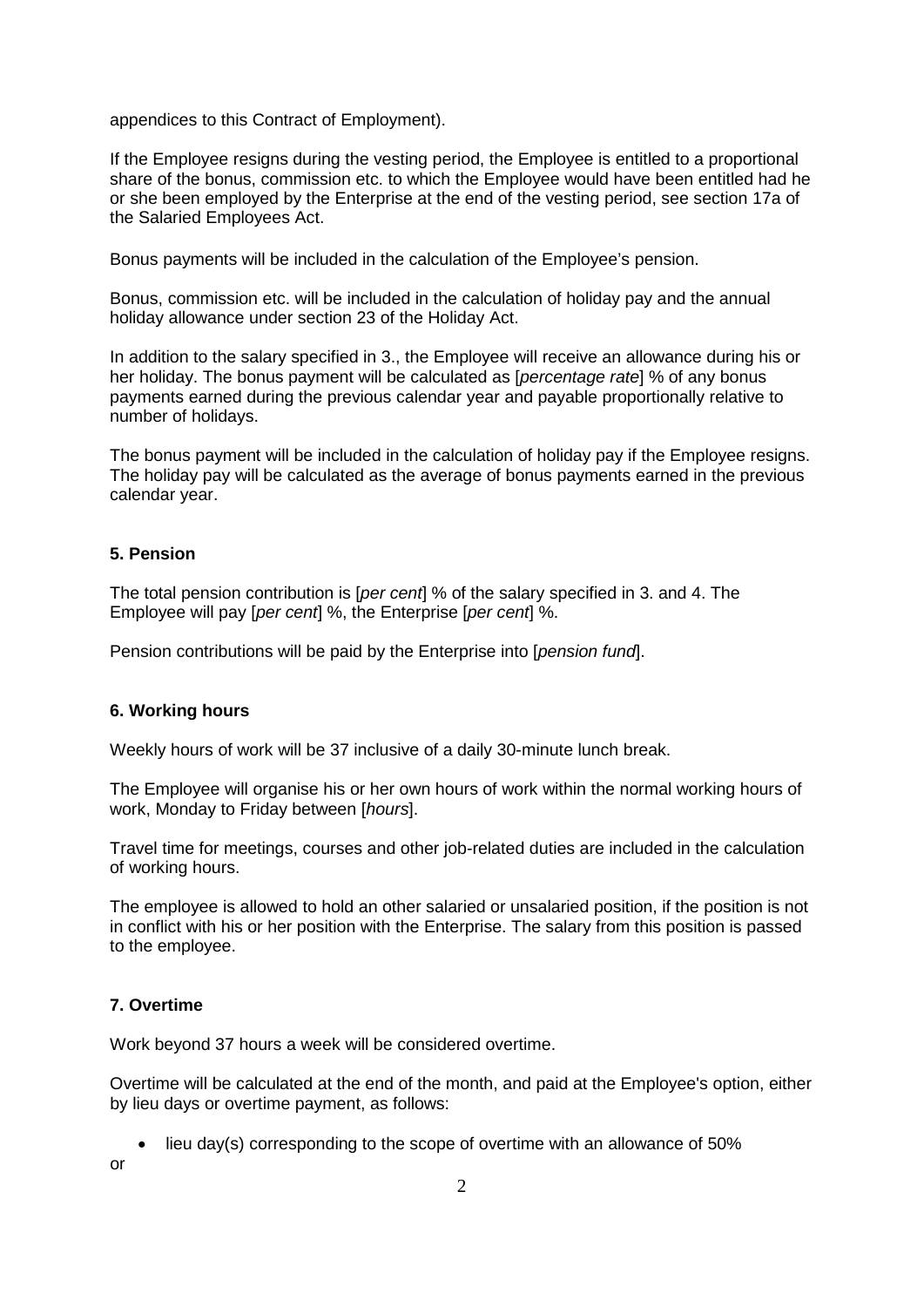• payment for overtime on the basis of hourly earnings with an allowance of 50%.

Compensatory time off in lieu of overtime will be taken as agreed with the Enterprise no later, however, than at the end of the calendar year when it was earned.

Upon resignation, the Employee will receive payment for all outstanding lieu days together with the last salary payment.

#### **8. Holiday and days off**

#### **Holiday**

The Employee is entitled to holiday with pay under the provisions of the Holiday Act.

The specific holiday allowance under the provisions of the Holiday Act will be paid with [*per cent*] %, and included using the same percentage rate in the calculation of holiday allowance upon resignation.

The Employee is entitled to fully paid salary during holidays from the time of commencement.

No holiday may be taken during the period under notice, irrespective of the Employee having been released from his or her duty to work.

# **Days off**

The following days are days off with full pay: 24 December, 31 December, Friday after Ascension Day, and Constitution Day on 5 June.

In addition, the Employee is entitled to [*number*] days off. The days off will be earned and taken as holiday. Days earned but not taken may be transferred to the next holiday year or paid out.

If the Employee resigns, the holidays earned but not taken (calculated on the basis of the Employee's salary and pension at the time of resignation) will be paid together with the last salary payment.

#### **9. Continuing education and competency development**

The Employee is entitled to keep and develop his or her competencies by attending continuing education courses.

The Employee is entitled to paid time off during courses, with all expenses paid by the Enterprise.

Course contents and time will be agreed at least once a year in connection with an annual performance appraisal interview. This performance appraisal interview will ensure focused and systematic development of the Employee's professional and personal competencies.

#### **10. Pregnancy, child birth and adoption**

The Employee is entitled to leave under the provisions on leave and adoption in the Act on Childbirth.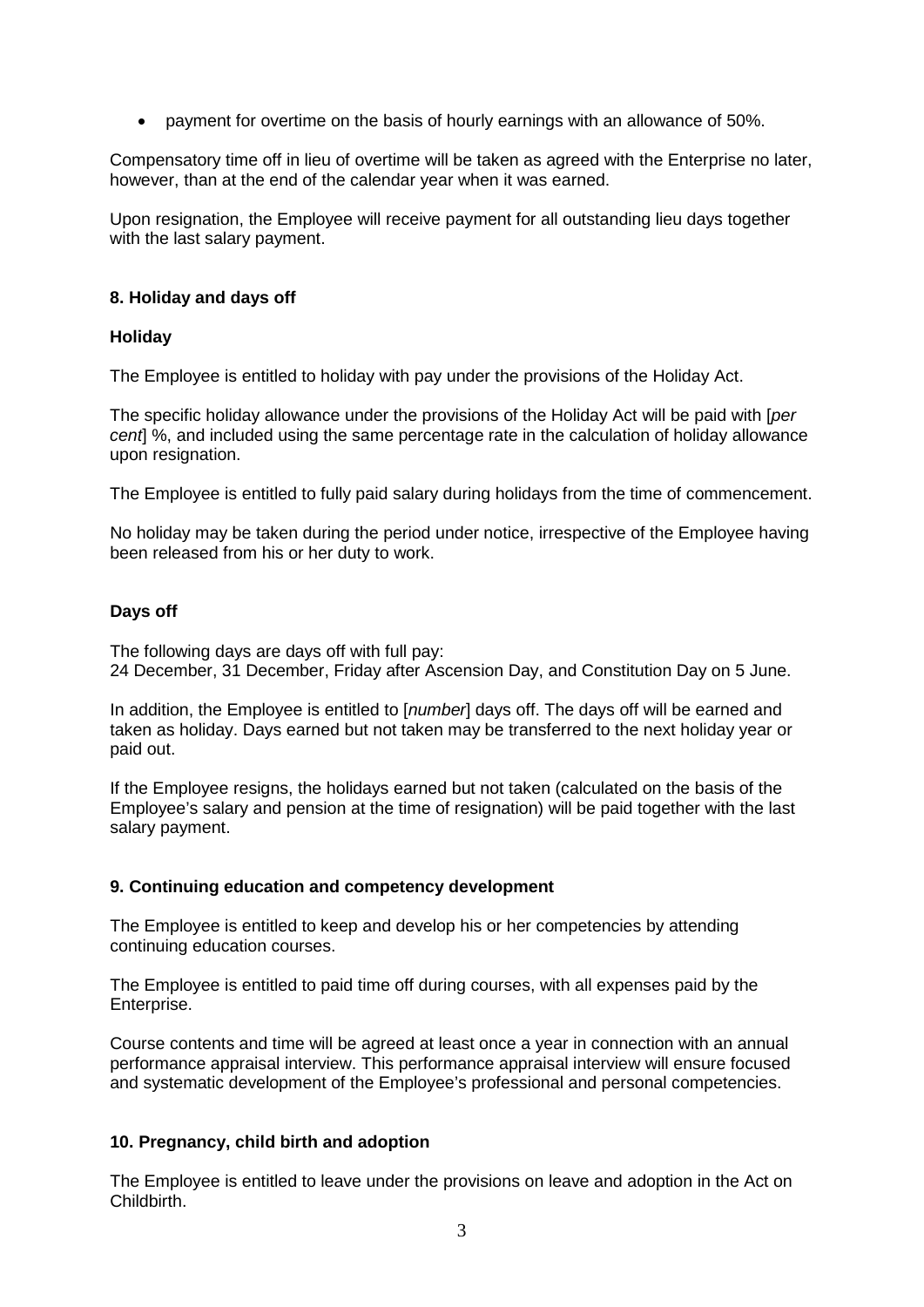The Enterprise will pay full salary to female Employees during the following periods:

- 4 weeks before expected birth
- 26 weeks after birth

The Enterprise will pay full salary to male Employees during the following periods:

- 2 weeks within the first 14 weeks after birth
- 10 weeks within the first 46 weeks after birth.

The Employee is entitled to full pension contribution for weeks of leave without pay.

The above conditions are fully applicable to adoption.

# **11. Child's illness and personal days**

The Employee is entitled to 2 salaried days off in case of child's illness.

The Employee can take his or her child to the doctor/dentist during working hours without deduction salary. The Employee can go to the doctor/dentist without deduction salary.

#### **12. Travel and entertainment**

The Employee's expenses incurred for travel, nights away from home, entertainment, participation in courses, continuing education etc. in the interest of the Enterprise will be reimbursed by the Enterprise against receipts submitted. The Employee can request payment of travel advances in accordance with the Salaried Employees Act.

The Enterprise will pay all travel by own car in the service of the Enterprise in accordance with the highest rates DKK [*present rate*] each km, see central government regulations.

#### **13. Distance working**

Distance working will be agreed in advance by written agreement, specifying insurance coverage and expenses for the establishment of the workspace. Work must be organized in accordance with the safety provisions of the Working Environment Act concerning design, lighting, etc. The rules apply to employees who work at home more than one day a week. the company shall pay all costs of establishment and the running costs.

#### **14. Intellectual property rights etc.**

The Employee is entitled to reasonable compensation for inventions, intellectual property rights, computer software etc. developed, produced or discovered by the Employee during his or her employment.

The special compensation will be adjusted to the value of commercial use after deduction of the direct costs relating to sale, marketing, conclusion of agreement, and implementation. Minimum compensation will be at least 25% of this amount.

#### **15. Termination**

If the Enterprise terminates the employment, the provisions of the Salaried Employees Act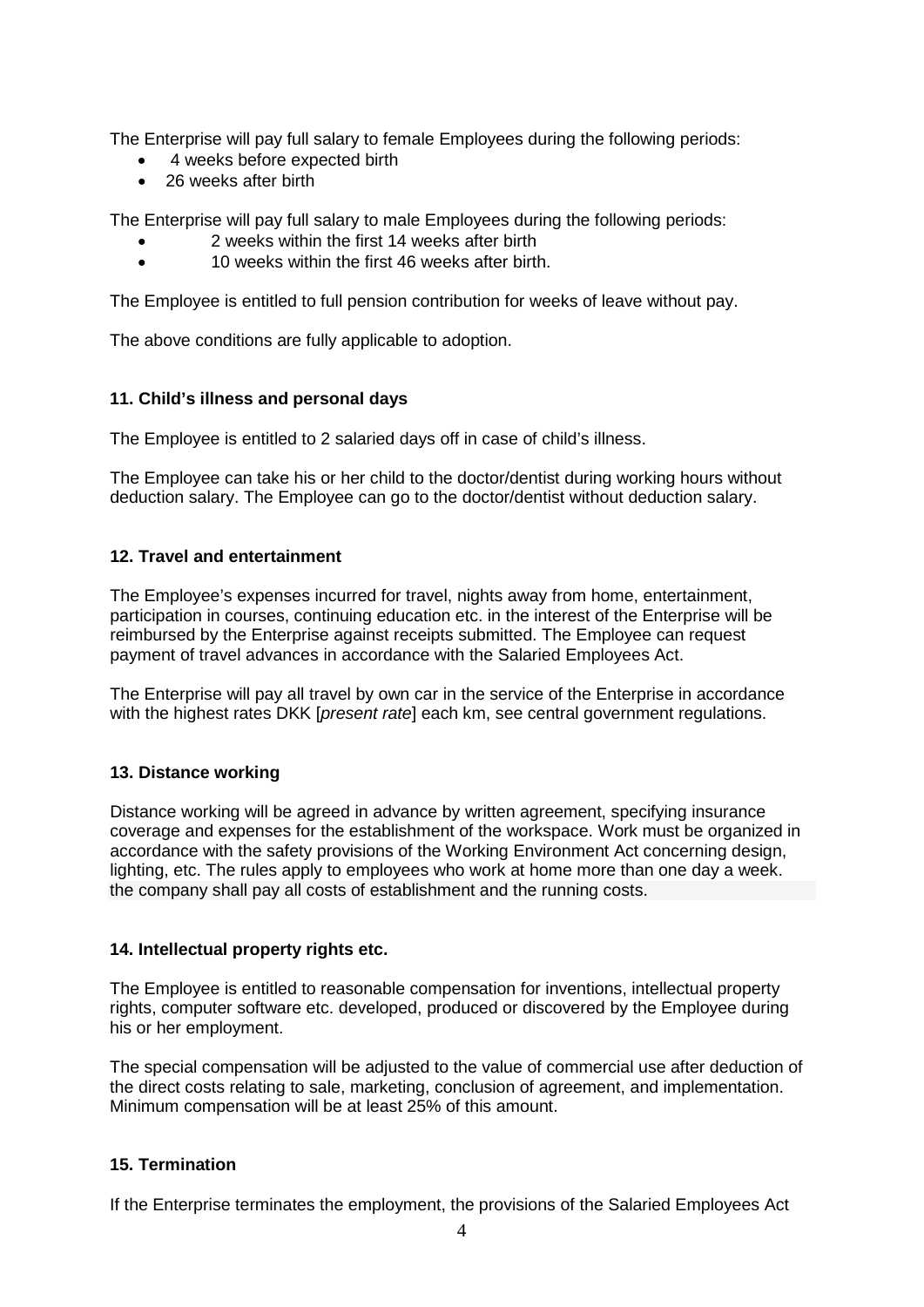apply according to length of service, always provided that, from the commencement of the employment, the term of notice is 3 months for the Enterprise:

- Up to 2 years and 9 months' employment, the term of notice is 3 months
- Up to 5 years and 8 months' employment, the term of notice is 4 months
- Up to 8 years and 7 months' employment, the term of notice is 5 months
- And, subsequently, 6 months' term of notice.

The Employee may terminate his or her employment at 1 month's notice.

No probation period has been agreed for the employment.

During the period under notice, irrespective of the Employee having been released from his or her duty to work, the Employee will keep [*conditions agreed under 17*].

If the Enterprise terminates the employment, the Employee is entitled, at his or her own request, to be released from his or her duty to work and receive full salary during the notice period, irrespective of other income from employment or pension.

# **16. The Salaried Employees Act and the Holiday Act**

The Salaried Employees Act and the Holiday Act apply to the conditions of employment to the extent that this Contract of Employment does not place the Employee in a better position.

#### **17. Special conditions**

Under the statutory provisions on appointment letters, the Contract of Employment must contain all conditions essential for the salaried Employee, such as the number of nights away from home agreed including travel subsistence allowance.

The following conditions have been agreed:

- □ the Employee is entitled to paid fixed-line telephone, internet and the necessary hardware and software
- $\square$  the Employee is entitled to paid mobile phone
- □ the Employee is entitled to a company car at a purchase price of DKK [*amount*]
- □ the Employee is entitled to paid health care reimbursement
- □ the Employee is entitled to paid subscription to [*newspaper, periodical etc.*]
- □ Other